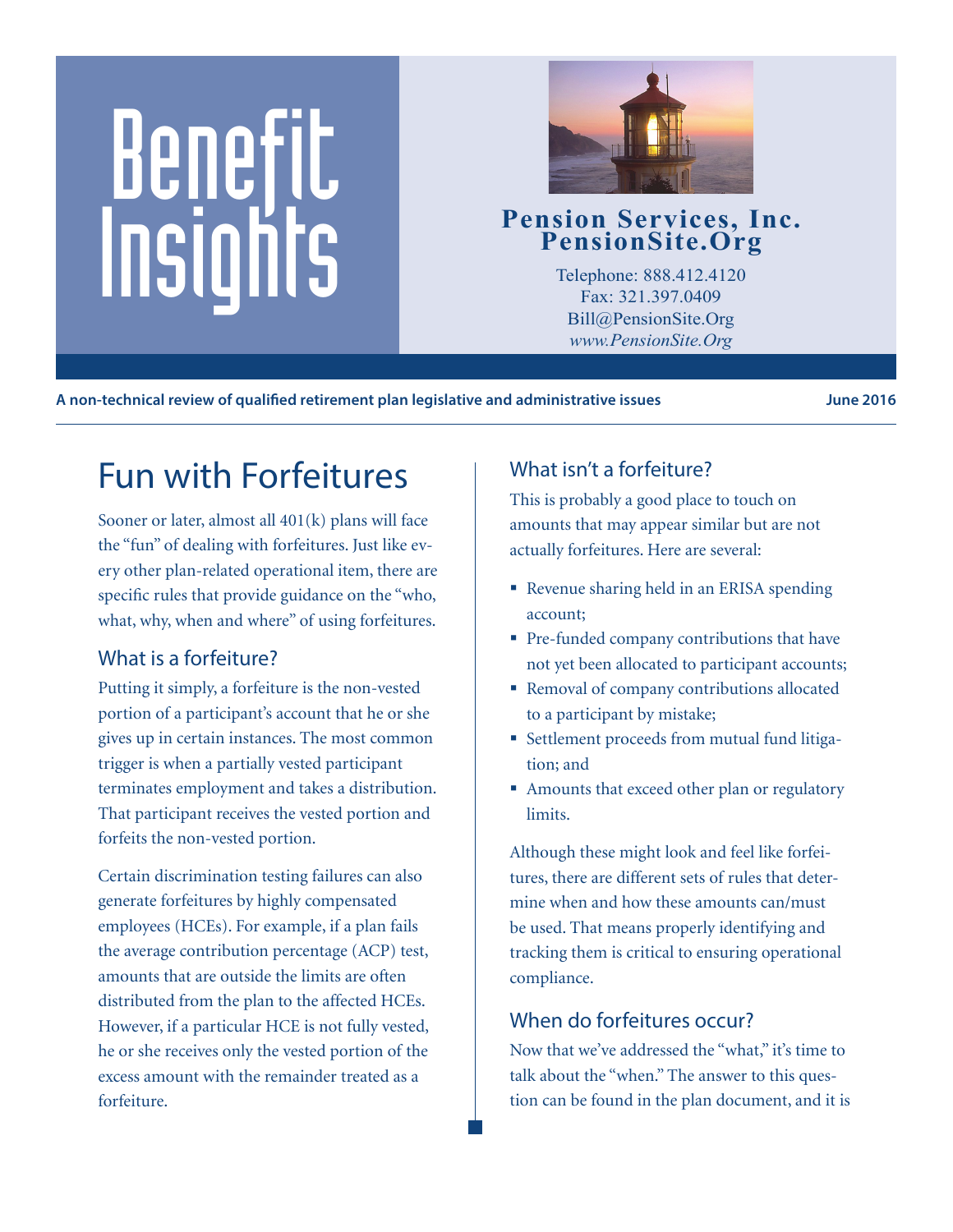usually a function of how long a participant has been gone and when he or she takes a distribution. This is important because knowing when forfeitures occur is critical to determining when they can/must be used.

One of the more common plan document provisions is that a forfeiture occurs on the earlier of the date the participant:

- Receives a complete distribution of his or her vested account balance, or
- Incurs five consecutive one-year breaks in service.

Let's look at both in turn.

#### When is a distribution "complete"?

A complete distribution is pretty straightforward, but there is one nuance to check. Many plans include a provision that says if a participant terminates without any vested balance, he or she is treated as if a complete distribution has occurred.

When applying this rule, keep in mind that it doesn't just refer to amounts that are subject to a vesting schedule, like matching or profit sharing contributions. It also includes fully vested accounts like 401(k) deferrals and rollovers. In other words, the participant in question must be 0% vested and not have any deferrals in his or her account.

This rule often dovetails nicely with mandatory distribution provisions included in many plans, which require distributions to former employees when they have vested account balances of less than \$5,000.

#### What is a one-year break in service?

Turning our attention to the second of the conditions, a one-year break in service (also referred to simply as a break in service) occurs on the last

day of a plan year in which the former employee works fewer than 501 hours. This may be more easily explained with an example.

Emmett works 750 hours during 2016 before terminating employment in May of that year. Emmett's first break in service will not occur until December 31, 2017. Assuming Emmett is not rehired, his fifth consecutive break in service will not occur until December 31, 2021.

These rules are fairly common, but be sure you confirm your specific plan's provisions. Some plans say that forfeitures occur on the later of these two conditions (rather than the earlier of… big difference). Other plans use a single break in service rather than five of them. Still other plans use a number less than 501 hours to define a break in service.

#### How are forfeitures used?

So, you have this pot of stray money that needs to be used. What can you do with it? It might seem reasonable to think you can pull it out of the plan and use it for something unrelated, but that is a big "NO-NO." You generally have three options. You can use forfeitures to:

- Pay allowable plan expenses;
- Reduce employer contributions (other than safe harbor contributions, Qualified Nonelective Contributions (QNECs) or Qualified Matching Contributions (QMACs)); and/or
- Add to employer contributions.

Most plan documents include language authorizing any of these uses; however, some limit use to only one or two of these options.

IRS and DOL rules limit the types of expenses that are allowed to be paid using plan assets. Since forfeitures are still assets that belong to the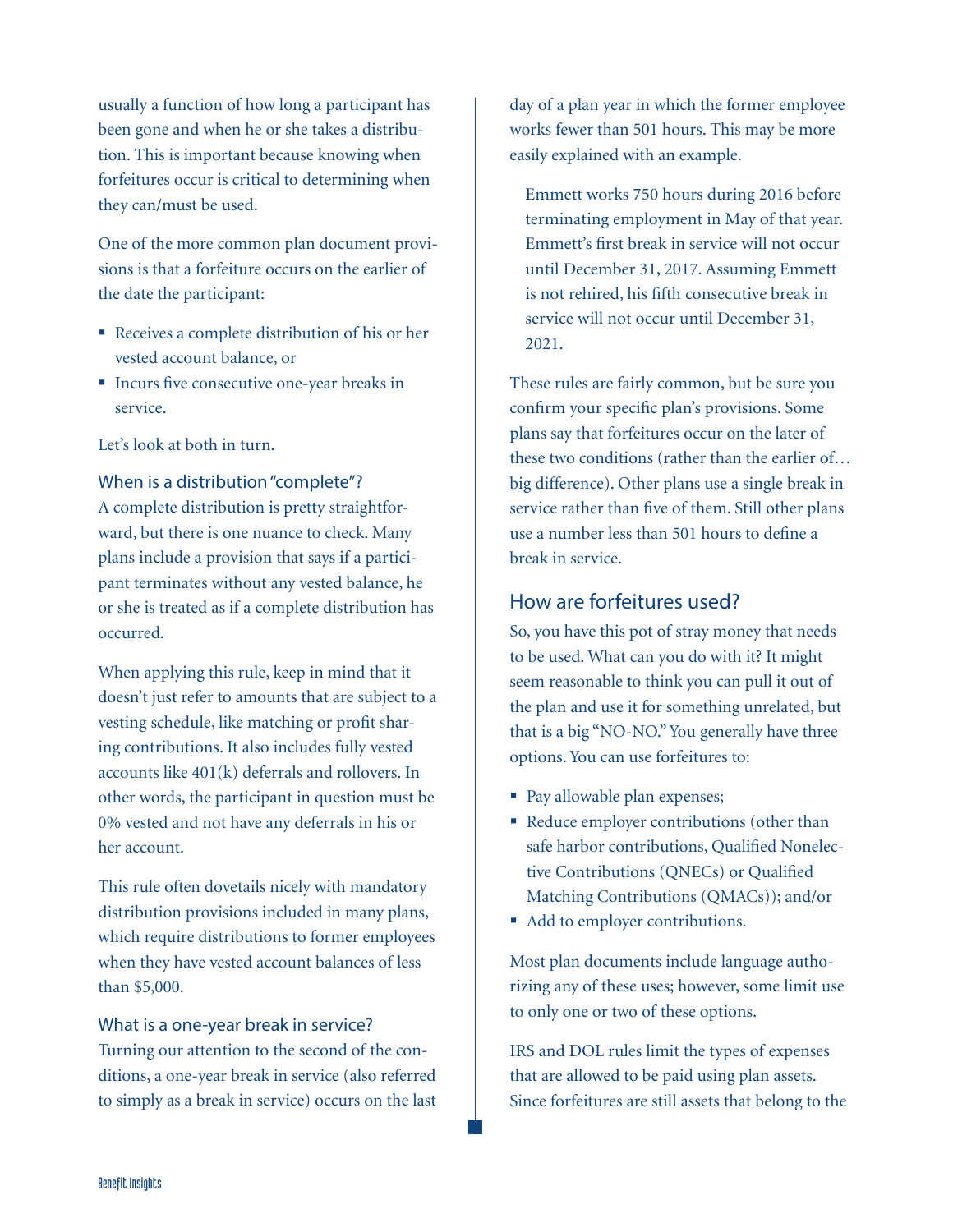plan, they can only be used to cover expenses the plan is otherwise allowed to pay.

The other two options, reducing or adding to company contributions, seem fairly similar, and are better explained with an example.

The ABC Company 401(k) Plan has a forfeiture account balance of \$2,000. ABC decides to make a profit sharing contribution of 5% of compensation for the year, which equals \$20,000. In this case, ABC could remit \$18,000 and use the \$2,000 in forfeitures to bring the total to \$20,000. This is an example of using forfeitures to reduce the contribution.

Alternatively, assume ABC wishes to deduct a contribution of \$20,000 on its corporate tax return, so it remits \$20,000 to the plan and adds the \$2,000 in forfeitures for a total allocation to employees of \$22,000. Since the forfeited amounts were deducted when they were originally contributed (before they were eventually forfeited), they are not deducted a second time when allocated from the forfeiture account. This is an example of adding forfeitures to the contribution.

It is important to remember that IRS regulations limit the types of contributions that can be funded with forfeitures. Those rules require safe harbor matching and nonelective contributions to be fully vested when they are contributed to the plan. Since forfeitures arise from non-vested account balances, they could not have been fully vested at the time of initial contribution, so they cannot be used to fund these types of contributions. The same is true for other types of QNECs and QMACs.

#### Can forfeitures be reinstated?

There is one other option available for using forfeitures even though it does not arise all that often. It's not all that uncommon for a former employee to be rehired, but it is quite uncommon for that rehired person to pay back a distribution he or she took from the plan when he or she terminated the first time.

If you experience this rare occurrence, the employee in question may be entitled to have any previously forfeited amounts reinstated to his or her account, and money in the forfeiture account can be used to fund that reinstatement.

#### When must forfeitures be used?

Contrary to popular belief, forfeitures cannot sit there and accumulate over time. Rather, IRS rules and plan document provisions dictate when they must be used. Typically, that timing is either by:

- The end of the plan year in which they occur, or
- The end of the plan year following the year in which they occur.

Some plans are written more broadly to say forfeitures must be used no later than the end of the year after the year of occurrence, which effectively offers flexibility over two plan years. However, since we're talking about when they must be used rather than when they can be used, it is important that you know exactly what your plan requires.

Let's return to our friends at ABC Company for a few examples to clarify things.

Assume the forfeitures were generated in 2015. The plan requires that they be used in the year of occurrence. If ABC doesn't have any remaining expenses to pay for 2015, the forfeitures must be used toward company contributions for 2015. They cannot be carried forward and applied to 2016. If ABC doesn't normally make profit sharing contributions, it could declare